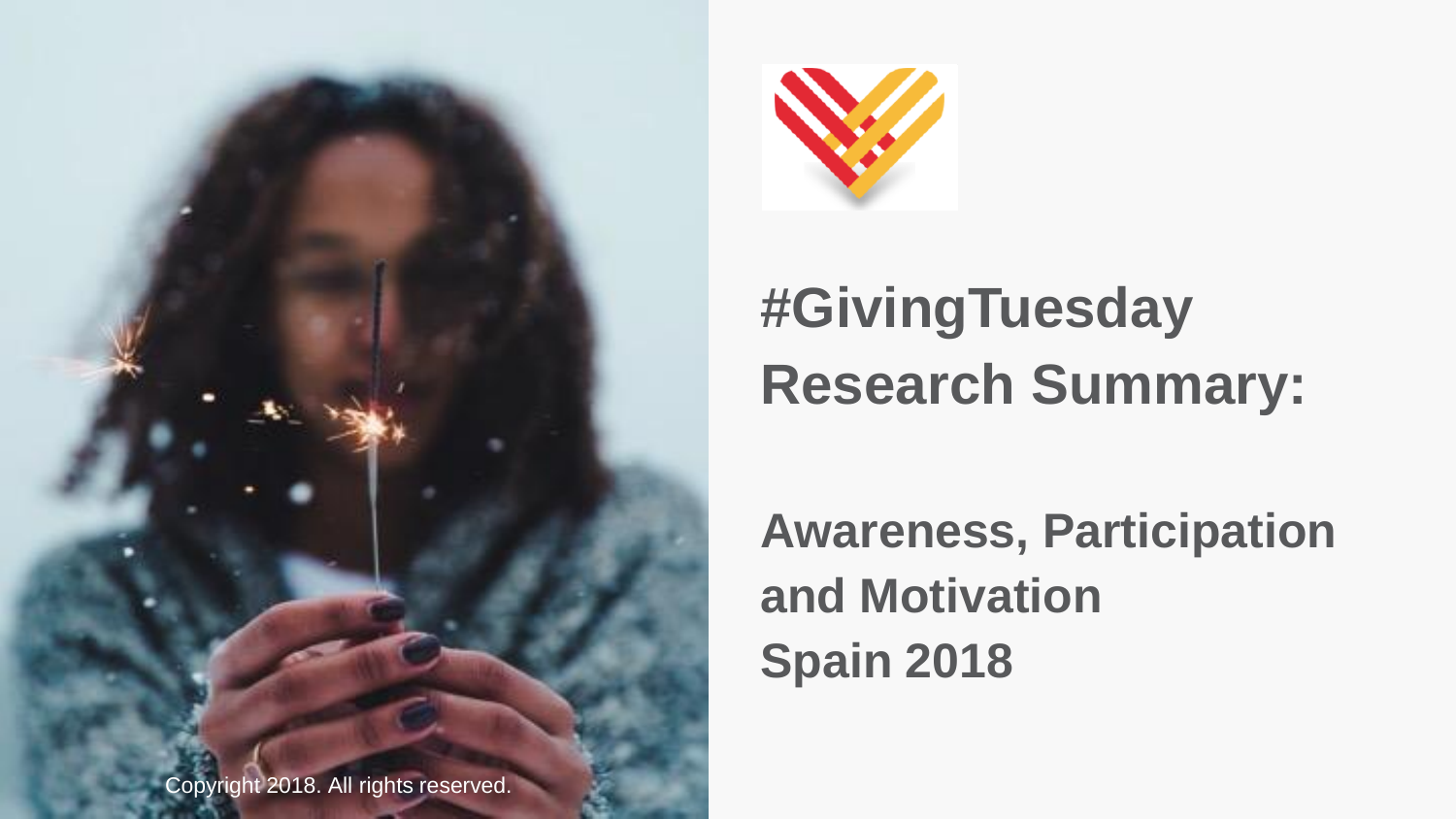## **TABLE OF CONTENTS**

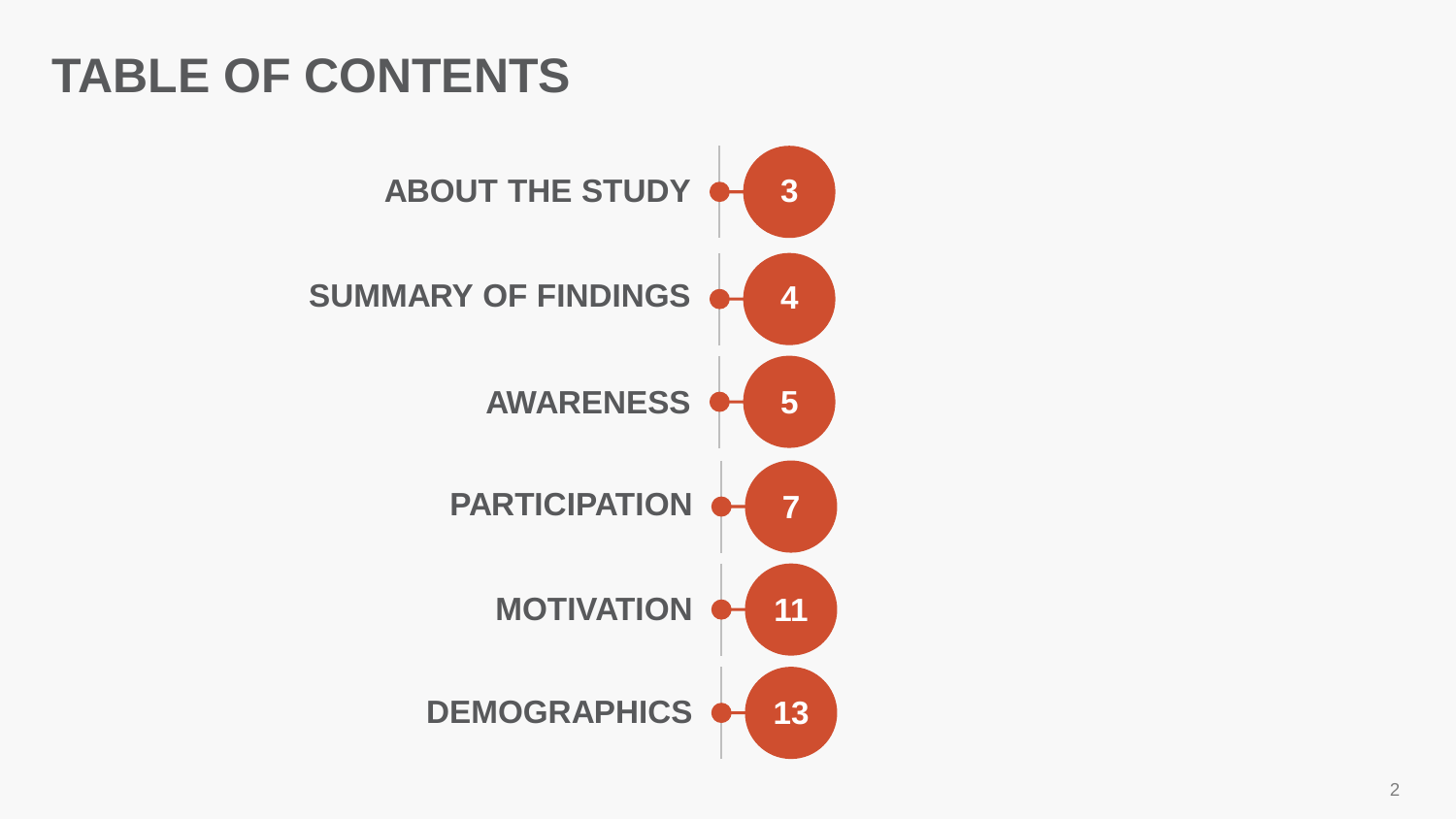### **ABOUT THE STUDY**



The Belfer Centre for Innovation of the 92Y conducted a survey in multiple countries to determine awareness, participation and motivation levels for #GivingTuesday.

The study was conducted online among adults (18- 65 yrs. in most countries), in December 2018.

Note: online populations may not be representative of total population in all countries.

| Country              | <b>Sample</b> | <b>Internet Usage</b> | Language            | <b>Note</b> |
|----------------------|---------------|-----------------------|---------------------|-------------|
| Argentina            | 500           | 69%                   | Spanish             |             |
| <b>Brazil</b>        | 1,000         | 66%                   | Portuguese          |             |
| Canada               | 1,000         | 89%                   | English & French    |             |
| Czech Republic       | 500           | 88%                   | Czech               |             |
| Dominican Republic   | 500           | 52%                   | Spanish             | Added 2018  |
| France               | 1,000         | 86%                   | French              |             |
| <b>Great Britain</b> | 1,000         | 93%                   | English             | Added 2018  |
| India                | 500           | 35%                   | English             |             |
| Italy                | 1,000         | 66%                   | Italian             |             |
| Japan                | 1,000         | 91%                   | Japanese            | Added 2018  |
| Kenya                | 500           | 45%                   | English             |             |
| Mexico               | 500           | 45%                   | Spanish             |             |
| Netherlands          | 500           | 94%                   | Dutch               | Added 2018  |
| Norway               | 500           | 98%                   | Norwegian           |             |
| Russia               | 500           | 71%                   | Russian             |             |
| Singapore            | 500           | 83%                   | English             |             |
| South Africa         | 500           | 52%                   | English             | Added 2018  |
| Spain                | 500           | 82%                   | Spanish             |             |
| Sweden               | 500           | 93%                   | Swedish             | Added 2018  |
| Taiwan               | 500           | 82%                   | Chinese (Cantonese) | Added 2018  |
| <b>U.S.</b>          | 1,000         | 89%                   | English             |             |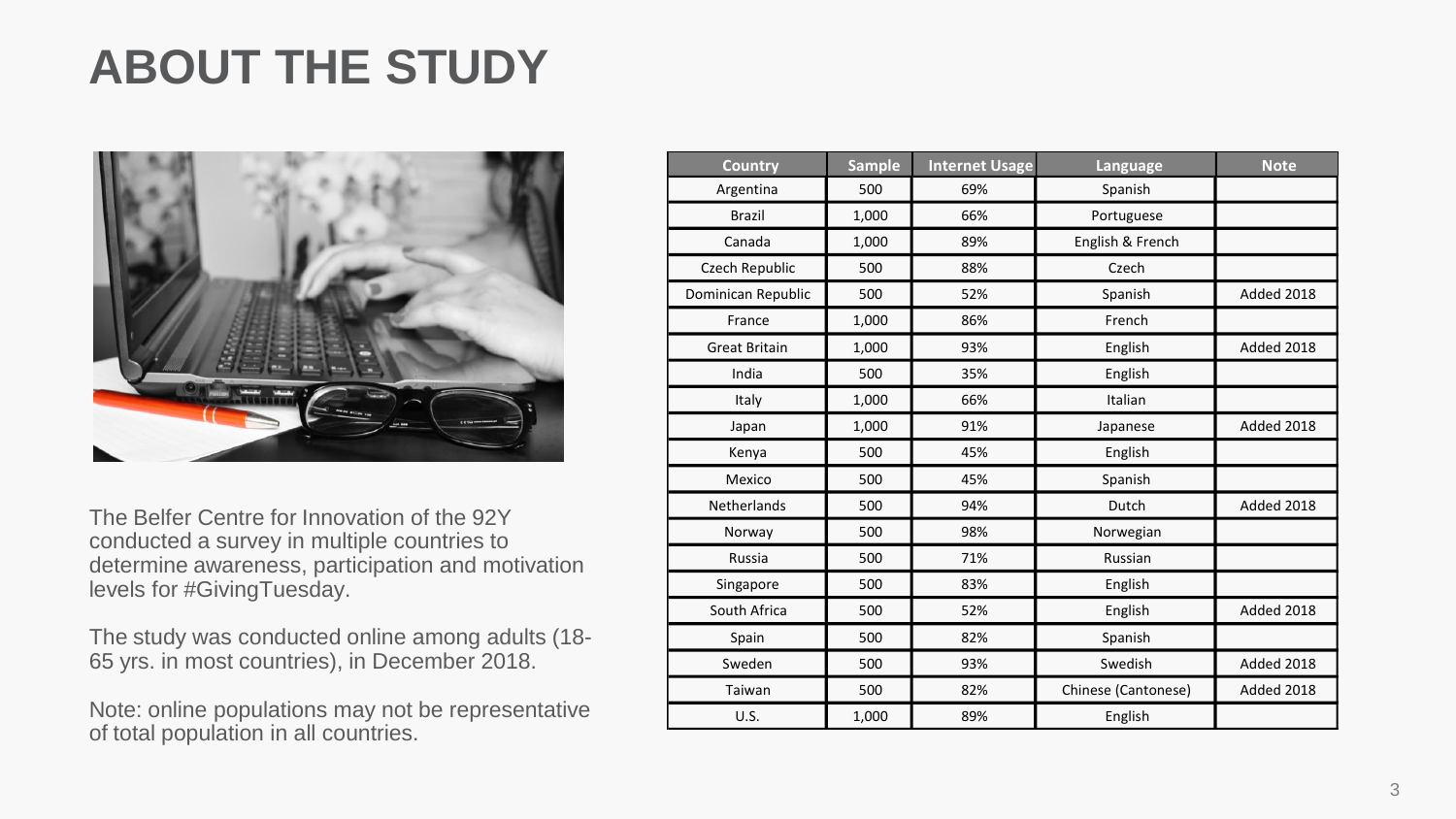

#### **AWARENESS:**

Total awareness among the online population has increased to 16% and is highest among young adults.

#### **PARTICIPATION:**

Participation is excellent, with 86% of those aware claiming some activity, equating to at least 11% of the adult population. The most common forms of participation are donations, drives and discussions.

#### **MOTIVATION:**

77% of those aware report that #GivingTuesday inspired them to be more giving. People that are aware of #GivingTuesday are much more likely to feel it is very important to help those in need.

#### **CONCLUSIONS:**

#GivingTuesday has seen good participation rates and is motivating. With an overall participation level of at least 11%, there is room for growth and even greater impact from this movement.

#### **COUNTRY LEADER COMMENTS:**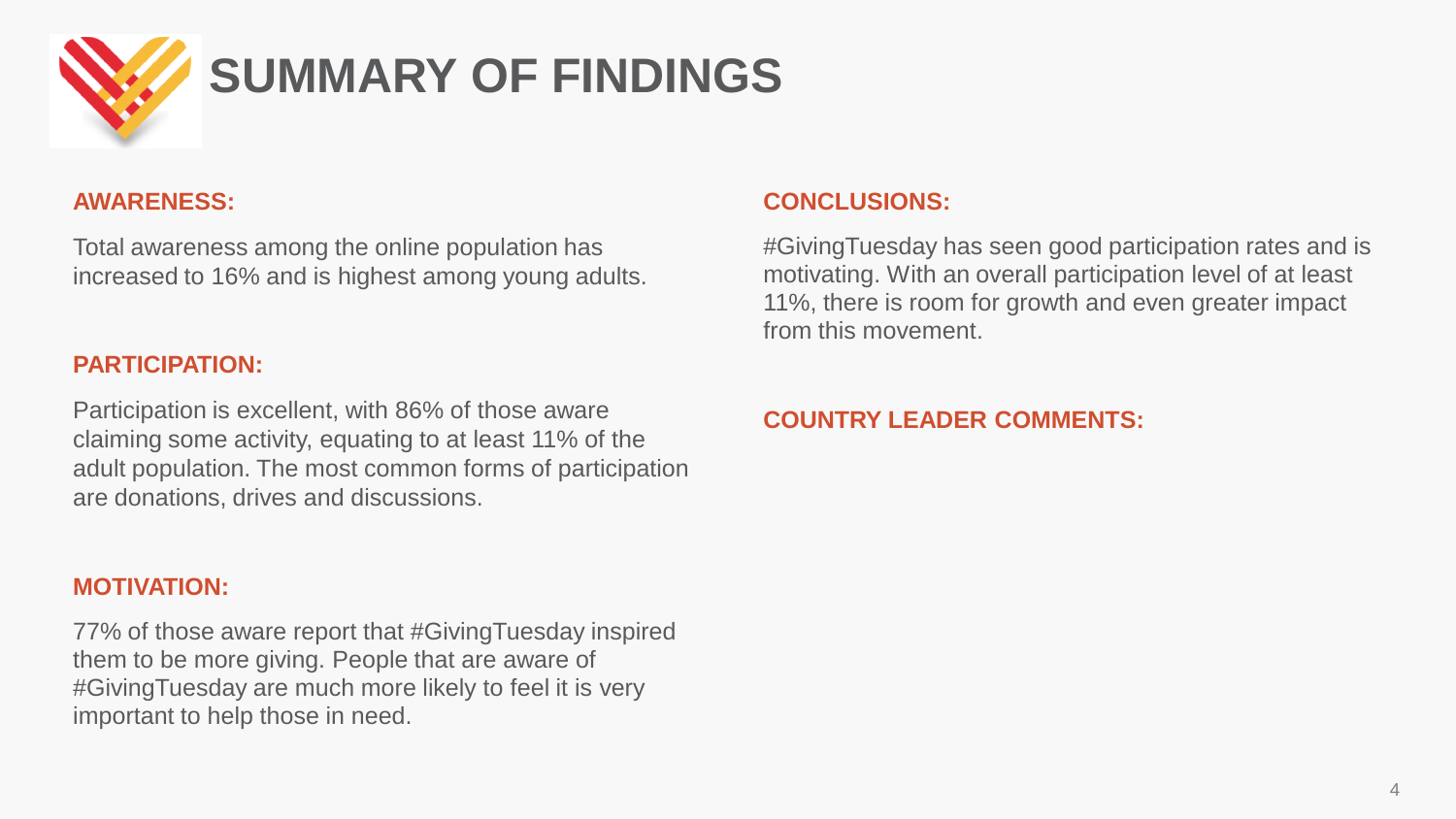

Total awareness among the online population has increased to 16%.



Base: total sample

Q. Are you aware of the movement to support charities and non-profits in [COUNTRY] called [BRAND 1] or [BRAND 2]?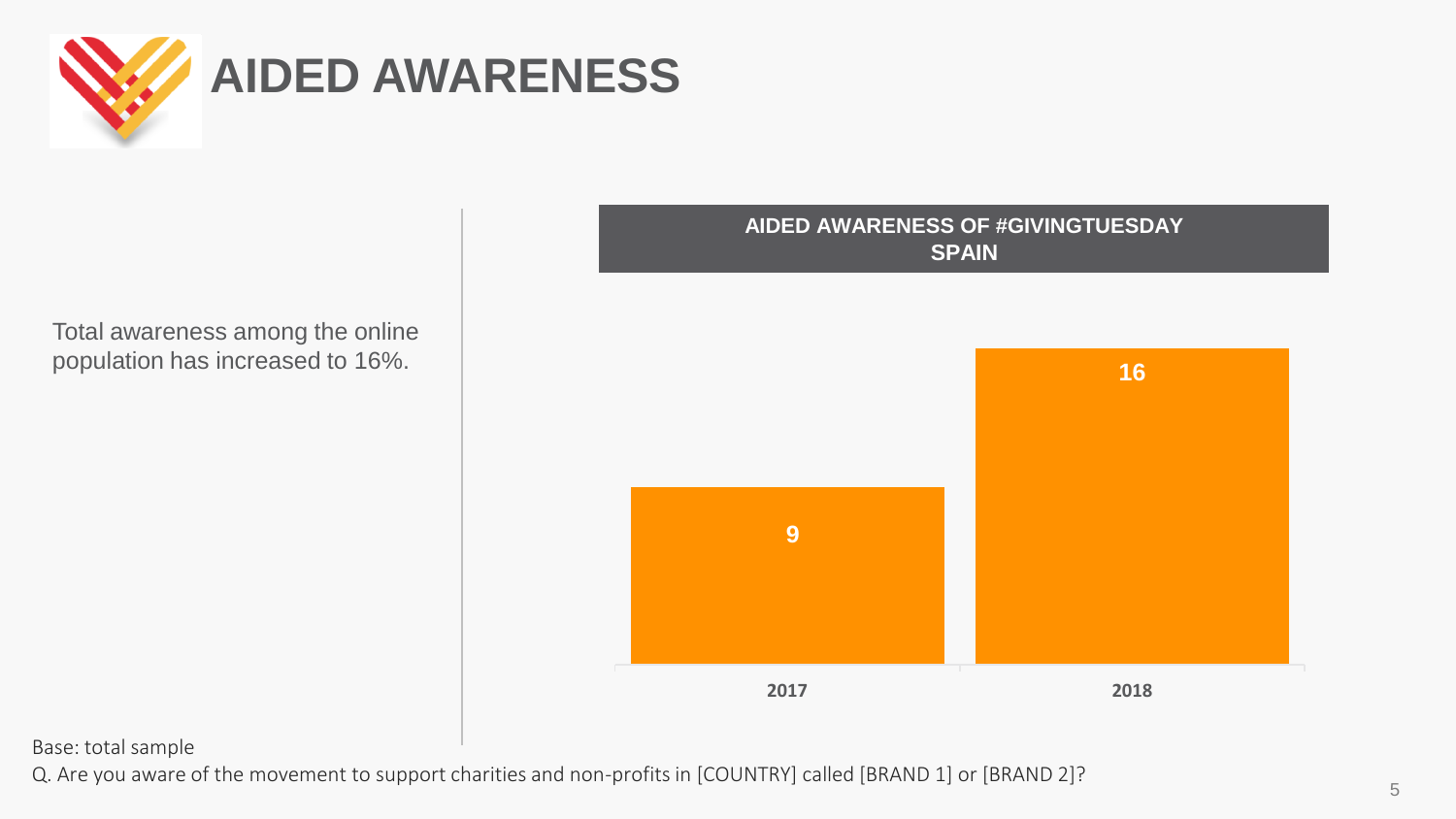

## **AIDED AWARENESS BY SUBGROUP**

Awareness is most developed among young adults.



 $*$ BTS = Base too small

Base: total sample

Q. Are you aware of the movement to support charities and non-profits in [COUNTRY] called [BRAND 1] or [BRAND 2]?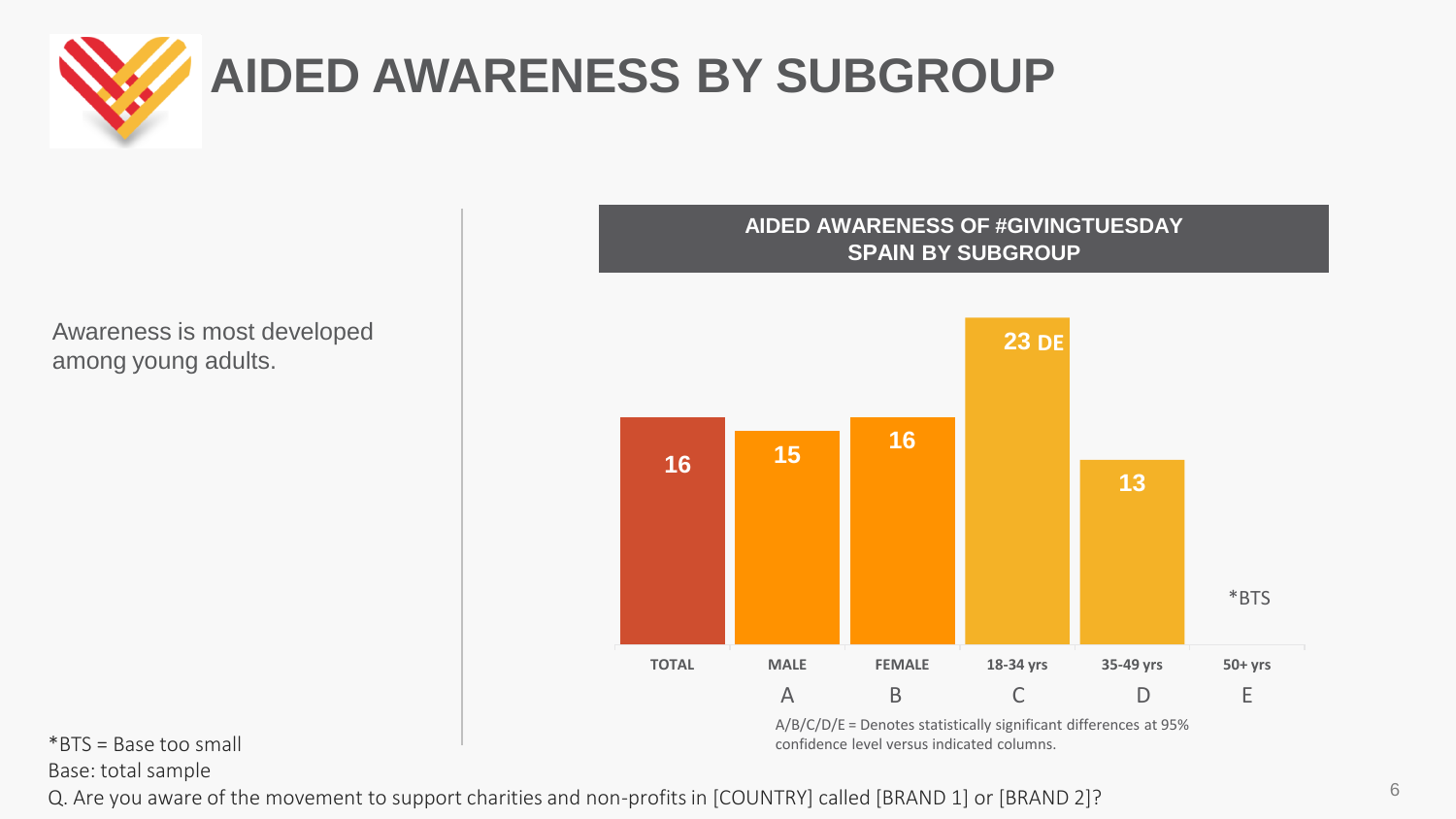

Participation is excellent, with 86% of those aware claiming some activity.

The most common forms of participation are donations, drives and discussions.



Base: any awareness of [BRAND 1] or [BRAND 2]?

Q. Which, if any, of the following have you done or will you do to participate in [BRAND 1] or [BRAND 2]?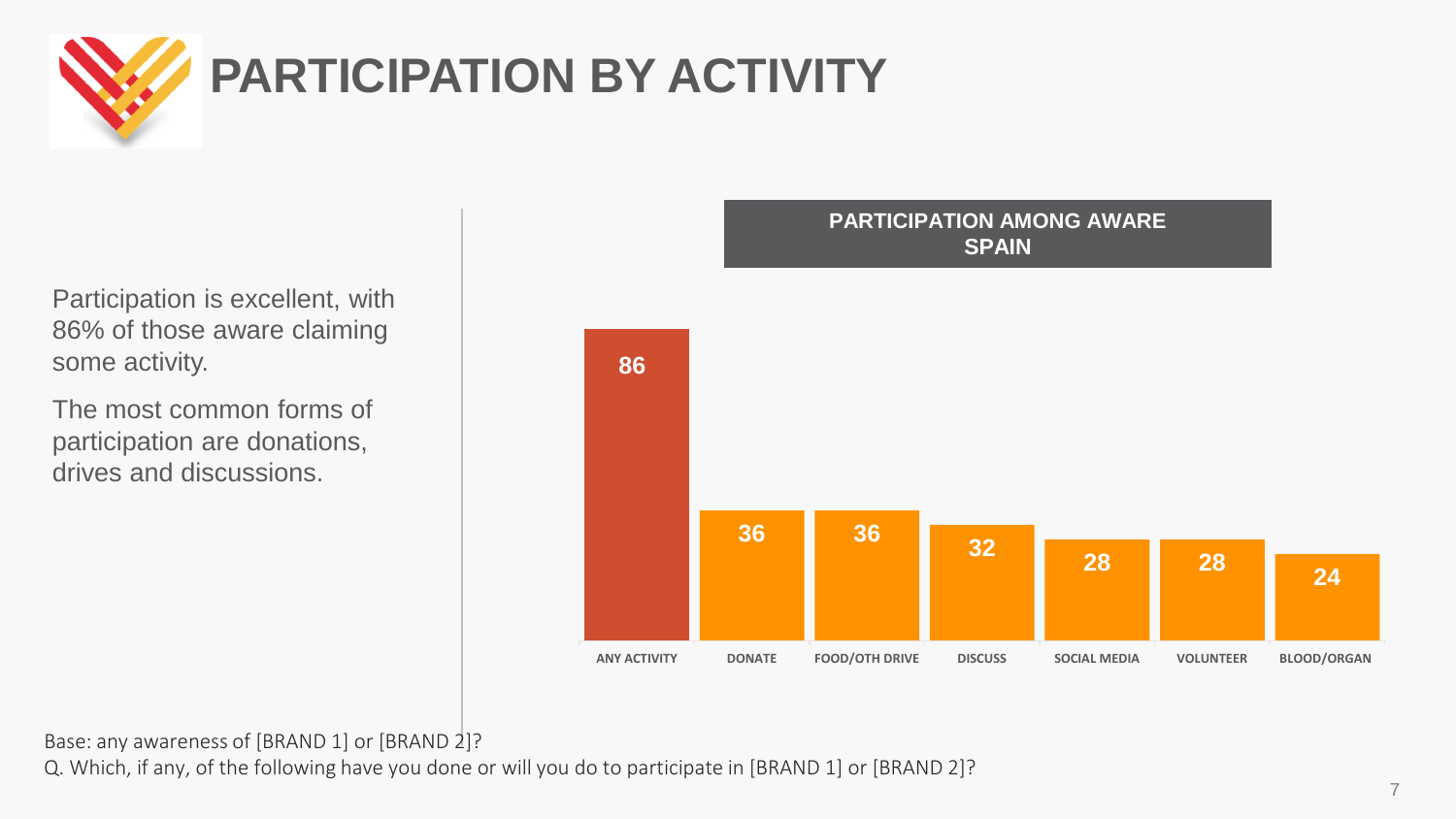

## **PARTICIPATION TOTAL POPULATION**

In this analysis, participation is re-percentaged to the total sample to get an idea of overall participation. At least 11% of adults did something to participate in #GivingTuesday.



**PARTICIPATION AMONG TOTAL POPULATION ESTIMATE\* SPAIN**

\* Participation among total population estimate = %aware x %participated x %population online Q. Which, if any, of the following have you done or will you do to participate in [BRAND 1] or [BRAND 2]?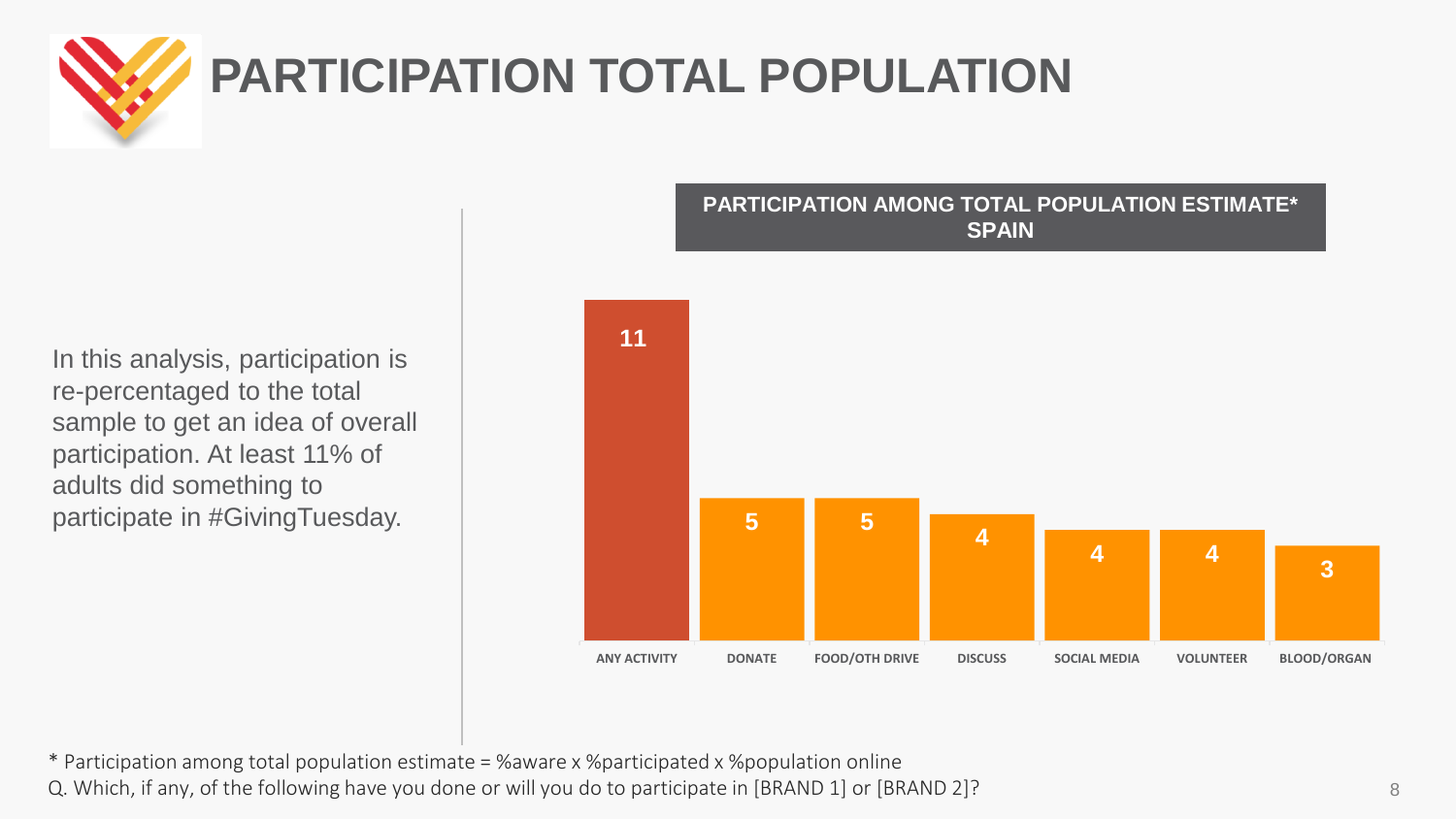

72% made donations or other direct forms of giving, while 48% supported through social media or other forms of giving.



Base: any awareness of [BRAND 1] or [BRAND 2]?

Q. Which, if any, of the following have you done or will you do to participate in [BRAND 1] or [BRAND 2]?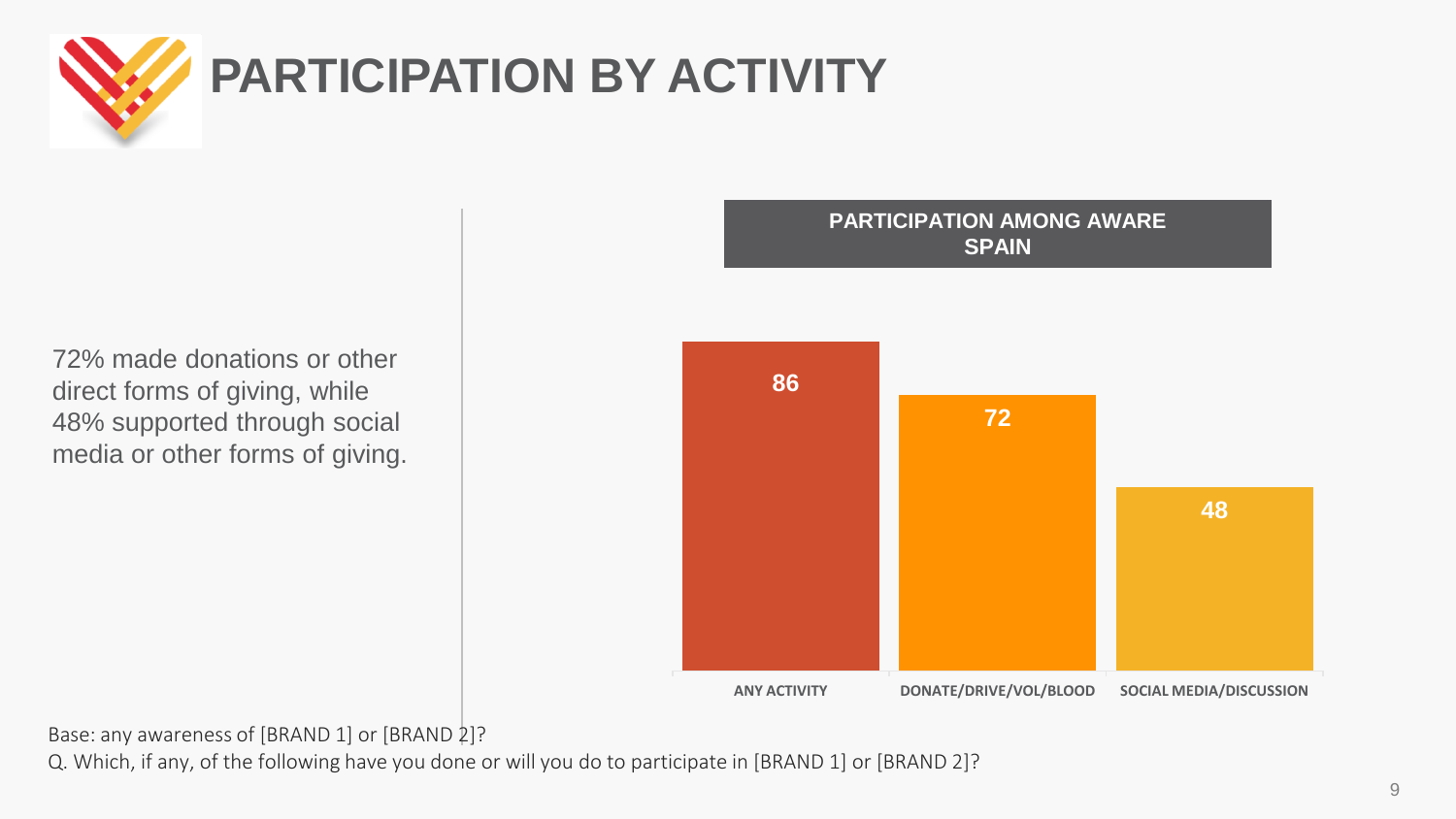

Participation is highest among Millennials.

#### **PARTICIPATION AMONG AWARE SPAIN BY SUBGROUP**



\*BTS = Base too small

Base: any awareness of [BRAND 1] or [BRAND 2]?

Q. Which, if any, of the following have you done or will you do to participate in [BRAND 1] or [BRAND 2]?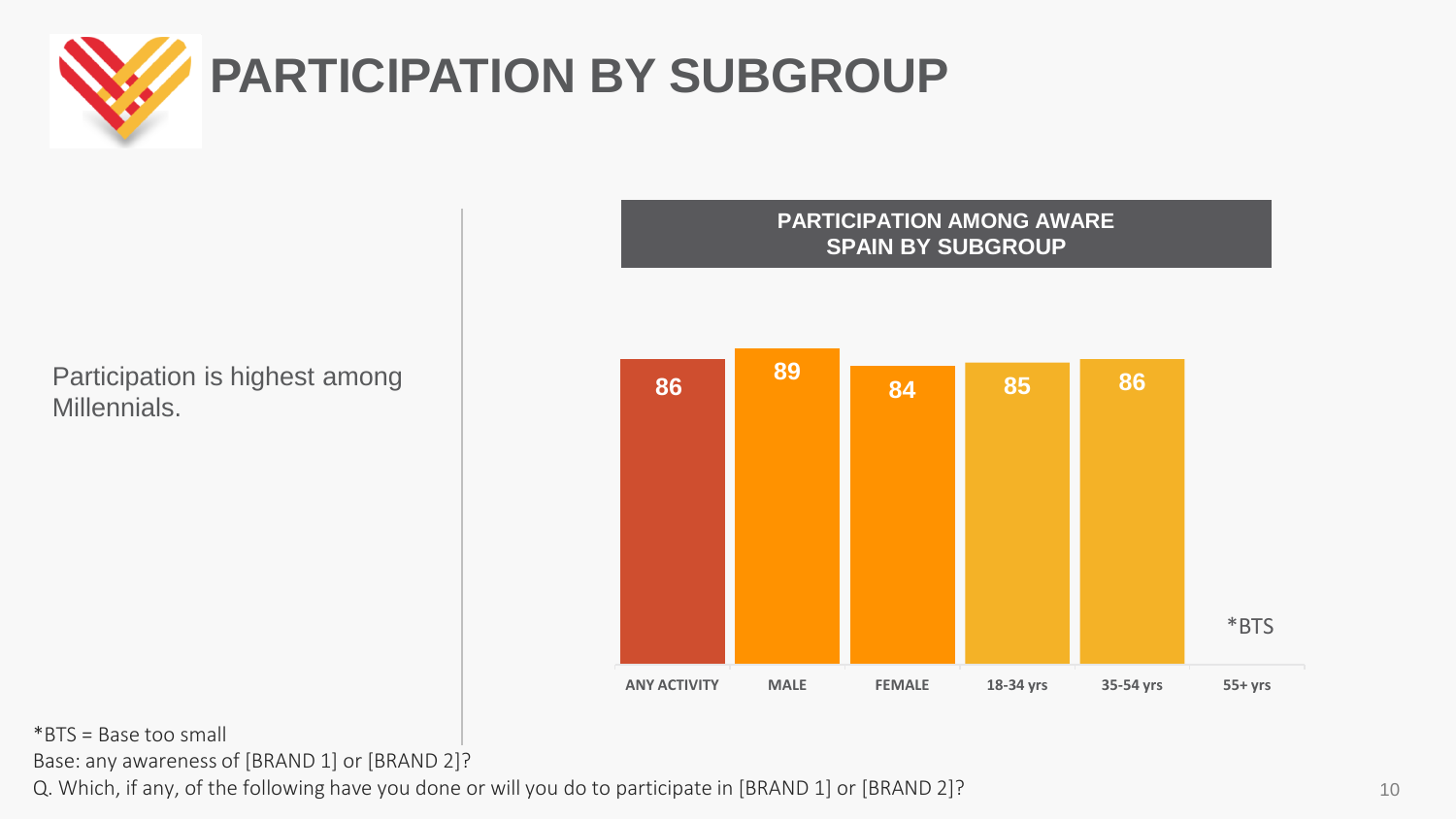

77% of those aware report that #GivingTuesday inspired them to be more giving.



Base: any awareness of [BRAND 1] or [BRAND 2]? Q. Do you feel that hearing about [BRAND 1] or [BRAND 2] inspired you to be more giving?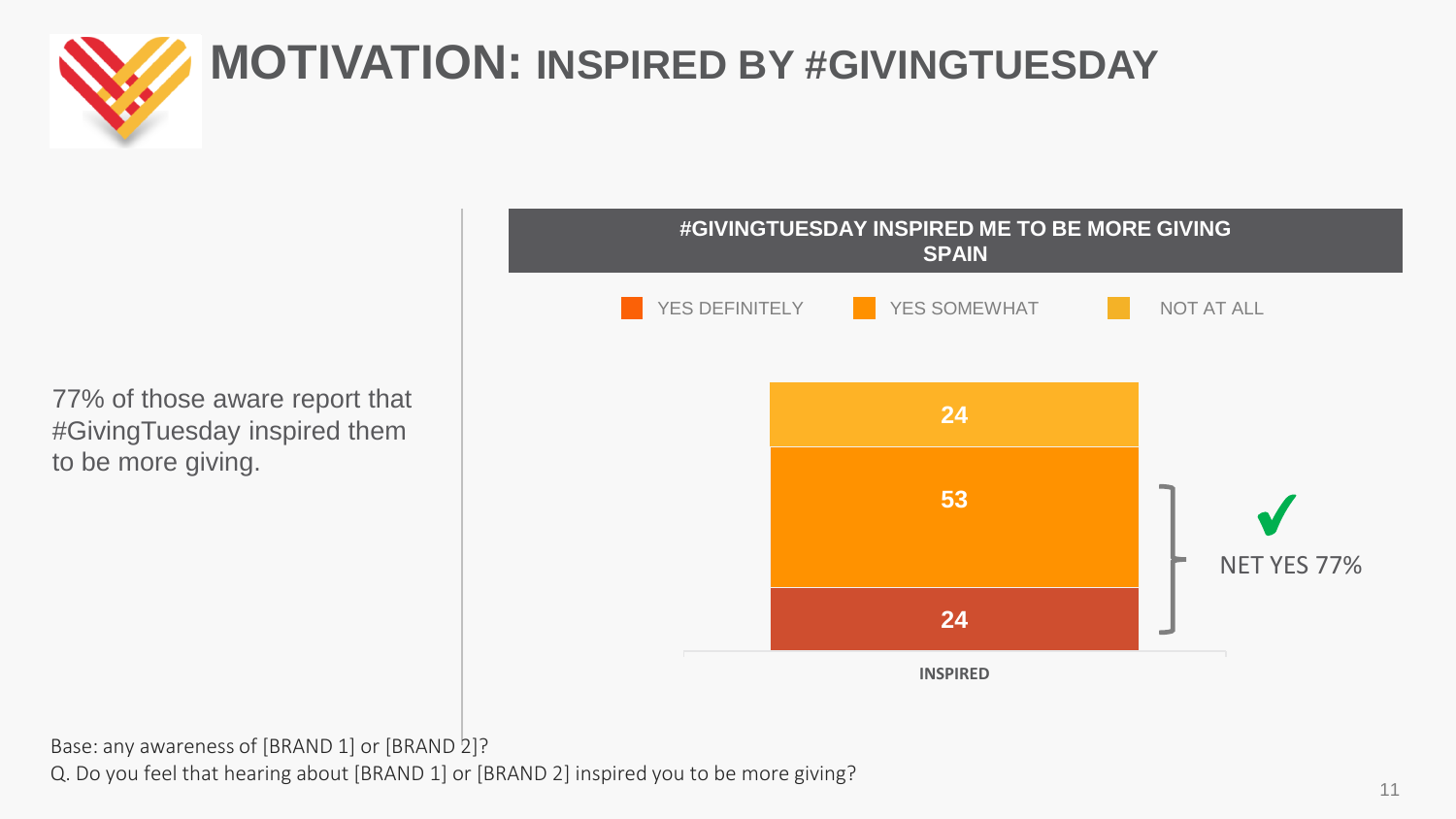

## **MOTIVATION: IMPORTANT TO HELP OTHERS**

People that are aware of #GivingTuesday are much more likely to feel it is very important to help those in need.



Base: total sample

Q. How important do you feel it is to you, personally, to help those in need ?